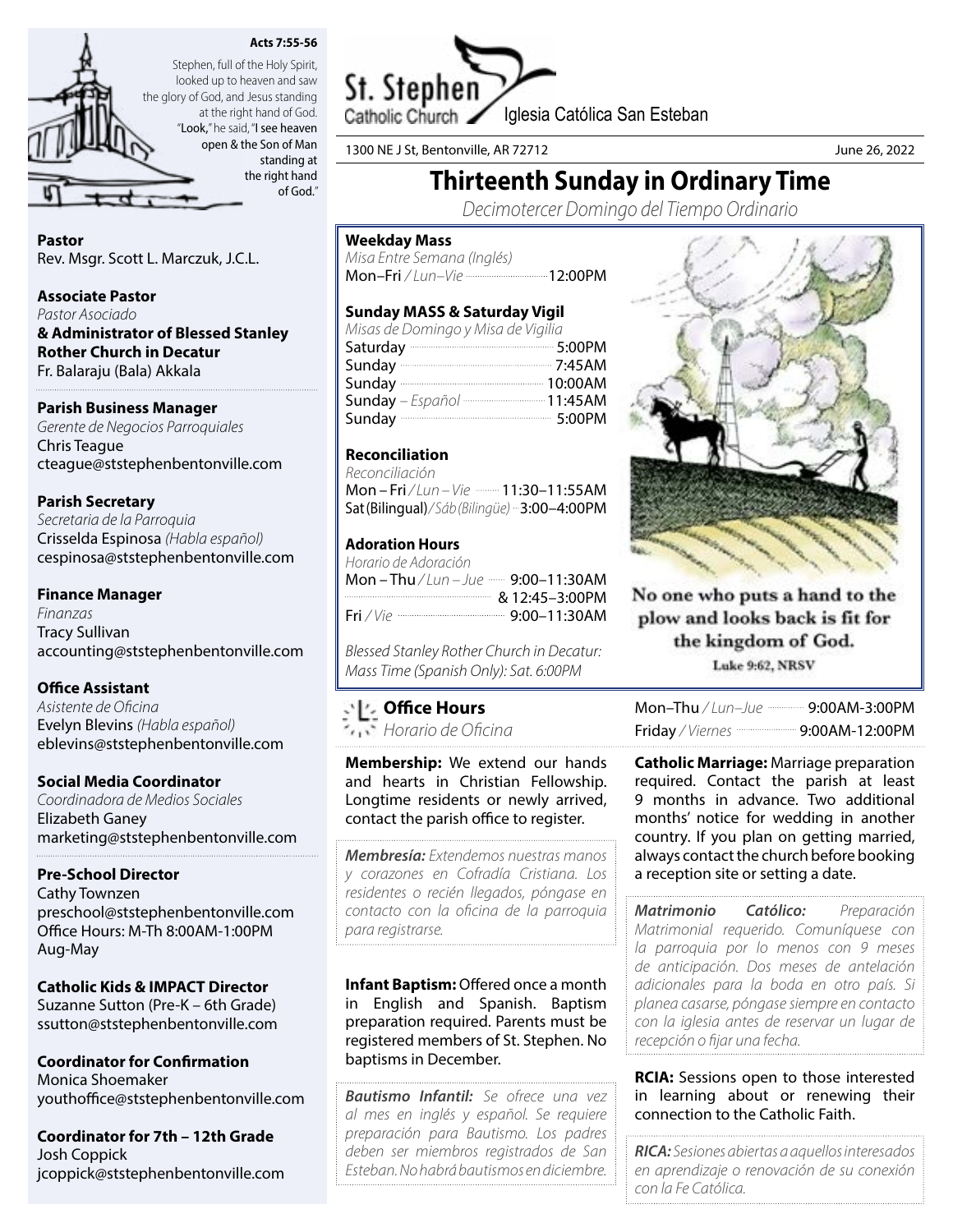

First Homily: This Sunday, Deacon Ken Hunter will celebrate his first homily at the 10:00AM Mass at St. Stephen. Join us afterwards to celebrate Ken Hunter's Deacon ordination.

Communion and Cup Distribution: Communion line will be merging together as we did before the pandemic. (See chart in the Narthex) We will start distributing the Cup next weekend and it will be optional.



Music Coordinator: St. Stephen is looking to hire a part-time Music Coordinator. Responsibilities include but not limited to: selecting liturgical music for Sundays, Holy Days and other scheduled liturgies; maintain a schedule of cantors and accompanists; organizing a choir for adults, children and handbell. Ideal candidate must be actively involved in a Roman Catholic Parish and have a comprehensive understanding of Catholic Church documents on Liturgy and Sacred Music. Have the ability to play keyboard. Proficiency in the ecclesiastical pronunciation Latin is preferred. Please send resume to: apply@ststephenbentonville.com

NWA Respect Life has moved: Our new address is:

NWA Respect Life 1200 W. Walnut, Suite 3406 Rogers, AR 72756

We are looking for more folks to help place Safe Haven Baby Box brochures in public areas, particularly in the Fayetteville area. If you are interested, please respond to: NWA Respect Life nwarespectlifecouncil@ gmail.com and place "BABY BOX" in the subject line or txt Sheila at 469-231-1959.

Collection for the Church in Latin America: Thank you for your generous support last week for the Collection for the Church in Latin America. What we collected as a parish, will be used to share the faith with our brothers and sisters in Latin America and the Caribbean, so they, in turn, can share the Good News with others. If you missed the collection, it's not too late to give! Visit www.usccb.org/latin-america and click "How to Give." Your gift makes a difference

*Colecta para la Iglesia en América Latina: Gracias por su generoso apoyo la semana pasada para la Colecta para la Iglesia en América Latina. Lo que recolectemos como parroquia se utilizará para compartir la fe con nuestros hermanos y hermanas en América Latina y el Caribe, para que ellos, a su vez, puedan compartir las Buenas Nuevas con otros. Si te perdiste la colección, ¡no es demasiado tarde para darla! Visite www.usccb.org/latinamerica y haga clic en "Cómo donar". Tu regalo hace la diferencia!*



Why Eucharistic Adoration? Have you ever attended E u c h a r i s t i c Adoration here at St. Stephen? Do you realize it is offered for you? Eucharistic Adoration is the practice of worship before the tabernacle, keeping the Lord

company. This means spending time with the Lord at least one hour a week. Silenced Prayer can include moments of adoration, contrition, & thanksgiving, as well as petitions. For every hour we give Him, He showers us with many gifts including peace of mind and heart. You may visit our Lord (Blessed Sacrament) from Monday through Thursday from 9:00am – 3:00pm, and Friday 9:00- 11:45am. Please consider joining us in our holy prayer time. If you would like to become an Adorer, please call (479) 426-6834 or send email to: dreas1000@yahoo.com



#### Discovering Jesus in the Eucharist: Join us for a threepart series as Ken

Hunter takes us on a journey to discover more about the Eucharist. Each evening will begin and end with prayer, and center around a talk/presentation with group discussions. Mon. July 11th from 6:30pm – 8:30pm join us as we learn to "Know the Eucharist." Following the group discussion, we will learn more about Adoration with time in front of the Blessed Sacrament in the Chapel.

Help in Mass: Have you considered serving as a minister of Holy Communion in Mass? Reading in Mass? Ushering? We are always in need of participants to help at all Masses. Please contact the parish office (479) 273-1240 if you are interested in helping with any of these ministries.

*Ayuda en la Misa: ¿Ha considerado servir como ministro de la Sagrada Comunión en la Misa? ¿Leer en Misa? ¿Acomodador? Siempre necesitamos participantes para ayudar en todas las Misas. Comuníquese con la oficina parroquial (479) 273-1240 si está interesado en ayudar con alguno de estos ministerios.*

Registration for Fall Classes: Classes for Religious Education for kids/youth 4yrs through the 12th grade will start in July for the 2022-2023 year. We will be introducing a new online platform so stay tuned for more information. Please also consider volunteering as a co-teacher or small group leader and religious fees will be waived.

*Inscripción para clases de Educación Religiosa: Las clases de educación religiosa para niños/jóvenes de 4 años hasta el grado 12 comenzarán en julio para el año 2022- 2023. Estaremos presentando una nueva plataforma en línea, así que permanezca atento para obtener más información. Considere también ser voluntario como comaestro o líder de un grupo pequeño y no se aplicarán las tarifas religiosas.*



Compassion House: A Christian based home in Springdale,<br>Compassionately AR, compassionately compassionately offering pregnant teens

a safe place to live by empowering them with life skills, education, parenting, nutrition, emotional and spiritual guidance. There are several volunteer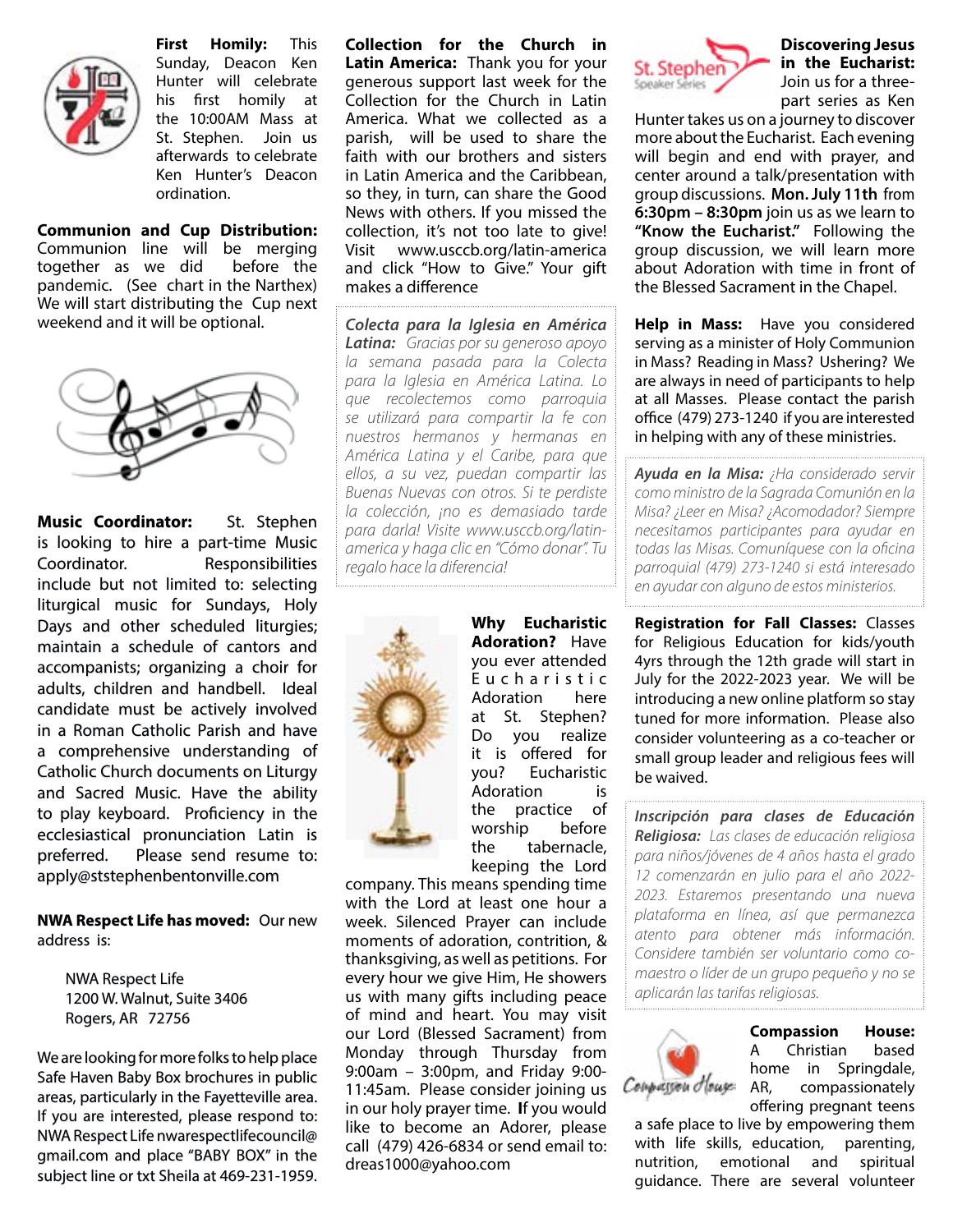opportunities that include: mentors, labor coaches, garden help, baby cuddlers, etc. For additional information, send email to: Crystal.CompassionHouse@gmailcom or call (479) 419-9100.



Vacation Bible Camp: Thank you to all the kids, parents and volunteers that participated in our annual Monumental Vacation bible Camp on June 15- 17. We had a great time playing games, making crafts, eating treats and

of course—dancing!! We had over 170 adults and kids participating!!

St. Bernadette Relics: 1st Class relics of St. Bernadette are on tour for the first time in the US. They will be at Our Lady of Lourdes in Pittsburg, KS from July 4-6. All are invited to venerate and pray before the relics at Our Lady of Lourdes. For more information visit: stbernadetteusa.org

Society of St. Vincent de Paul (SSBC): In the month of June, you were the "messenger of God" in bringing hope to the poor. Your gifts enabled the Society of St. Vincent de Paul to assist families with food, utilities and rent. Thank you! Pantry needs: mac and cheese boxes, ramen noodles, canned pasta, canned soup, paper towels and toilet paper.

*Sociedad de San Vicente de Paúl (SSBC): En el mes de junio, usted fue el "mensajero de Dios" al llevar esperanza a los pobres. Sus donaciones permitieron que la Sociedad de San Vicente de Paúl ayudara a las familias con alimentos y con los servicios públicos y el alquiler. ¡Gracias! Necesidades de despensa: cajas de macarrones con queso, fideos ramen, pasta enlatada, sopa enlatada, toallas de papel y papel higiénico.* 

The Feast of Saints Peter and Paul or Solemnity of Saints Peter and Paul is in honor of the martyrdom in Rome of the apostles St. Peter and St. Paul, which is observed June 29th.

O holy Apostles, Peter and Paul, intercede for us. Protect, O Lord, your people who trust in the patronage of your Apostles, Peter and Paul, and by their constant protection protect your people. Through Christ our Lord.<br>Amen. Source: Catholicity.com Source: Catholicity.com



New to Our Parish? Welcome to St. Stephen Catholic Church! We look forward to meeting you. To become a registered member, we invite you to stop by the Parish Office.

¿*Nuevo en nuestra parroquia*? *¡Bienvenidos a la Iglesia Católica de San Esteban! Lo invitamos a pasar por la Oficina Parroquial para registrarse como miembro. Será un gusto conocerlo(a).*

Come and See About Priesthood: The next Come and See Priesthood Discernment Retreat will be held Saturday, July 9 at St. Vincent de Paul Church in Rogers. Rooted in prayer and to include hiking, talks, discussion and Mass, this retreat aims to provide a living encounter with Christ to explore diocesan priesthood. It is open to single men ages 16 and older.

The retreat will be held from 8:30 a.m. to 6 p.m. There is no cost to attend. Meals and snacks will be provided. Transportation can be arranged if needed. Activities will be offered in English and Spanish. For more information, call Georgina Peña at (501) 664-0340.

"Come, follow me ... and when you do, do not be afraid." "If such a call comes into your heart, do not silence it. Let it develop into the maturity of a vocation!" — St. Pope John Paul II

*Retiro de Discernimiento Sacerdotal Vengan y Vean: El próximo retiro se llevará a cabo el sábado, 9 de julio en la Iglesia de San Vicente de Paúl en Rogers. Arraigado en la oración e incluyendo una caminata, charlas, discusión en grupo y Misa, este retiro aspira a proveer un encuentro vivo con Cristo para explorar el sacerdocio diocesano. Está abierto a hombres solteros de 16 años de edad en adelante.*

*El retiro se llevará a cabo de 8:30 a.m. a 6 p.m. No hay costo para asistir. Se proveerán comidas y refrigerios. Transporte se puede arreglar si fuese necesario. Las actividades serán ofrecidas en inglés y español.*

*Para más información, contacte a Georgina Peña al (501) 664-0340, Ext. 353.* 

How to Report Abuse of Minors: The Diocese of Little Rock is committed to protecting children and young people. If a child is in immediate danger, please call 911. If not in immediate danger, please call the State of Arkansas Hotline for Crimes Against Children at (800) 482-5964. After contacting the civil authorities, please follow these steps: If your report is regarding abuse by a bishop, go to https://www.dolr.org/report-abuse.

If your report is regarding abuse by a priest, deacon, religious or other member of Church personnel, please call Deacon Matthew Glover, chancellor for canonical affairs at (501) 664-0340, ext. 361. Then for victim assistance, contact Laura Gottsponer, LCSW, victim assistance coordinator, at (501) 664-0340, ext. 425.

*Cómo Denunciar el Abuso de Menores: La Diócesis de Little Rock se compromete a proteger a los niños y jóvenes. Si un niño está en peligro inmediato, llame al 911. Si no está en peligro inmediato, llame a la Línea Directa de Delitos contra Niños del Estado de Arkansas al (800) 482-5964. Después de comunicarse con las autoridades civiles, siga estos pasos: Si su informe es sobre abuso por parte de un obispo, vaya a https://www.dolr. org/report-abuse.*

*Si su informe es sobre abuso por parte de un sacerdote, diácono, religioso u otro miembro del personal de la Iglesia, llame al diácono Matthew Glover, canciller de asuntos canónicos al (501) 664-0340, ext. 361. Luego, para asistencia a víctimas, comuníquese con Laura Gottsponer, LCSW, coordinadora de asistencia a víctimas, al (501) 664-0340, ext.425*

St. Peter and St. Paul Apostles